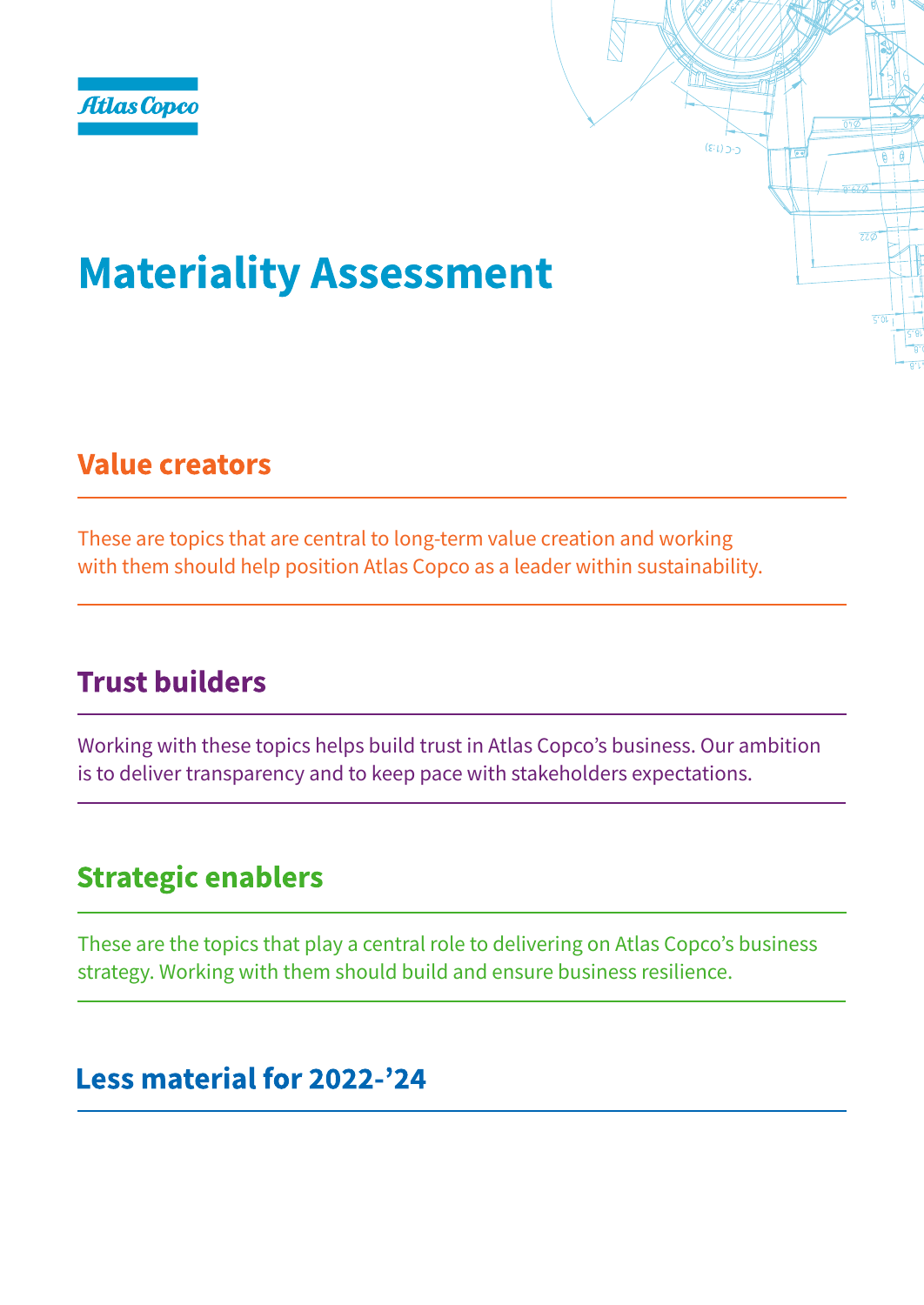### **Value creators**

These are topics that are central to long-term value creation and working with them should help position Atlas Copco as a leader within sustainability.

### **Business ethics and integrity**

Meeting the highest compliance and anti-corruption standards. Promoting integrity throughout Atlas Copco to fight corruption and fraud through education, training and processes to identify and manage risks in our own operations and downstream commercial relationships. Promoting the independent reporting of suspected misconduct and thorough investigation of those reports.

### Product quality and service

Ensuring all products and services meet customer expectations on safety, quality and ergonomics and comply with relevant safety regulations.

### Life-cycle approach to product development

Creating industry-leading products and services that meet and exceed our customers' expectations and needs, by applying a life-cycle approach to use more sustainable materials and improve recyclability, performance and efficiency.

### 4 Product carbon impact

Helping customers increase their energy efficiency and reduce their carbon emissions.

#### Occupational health, safety and well-being

Upholding best practices in health, safety and well-being to positively affect the well-being of our employees.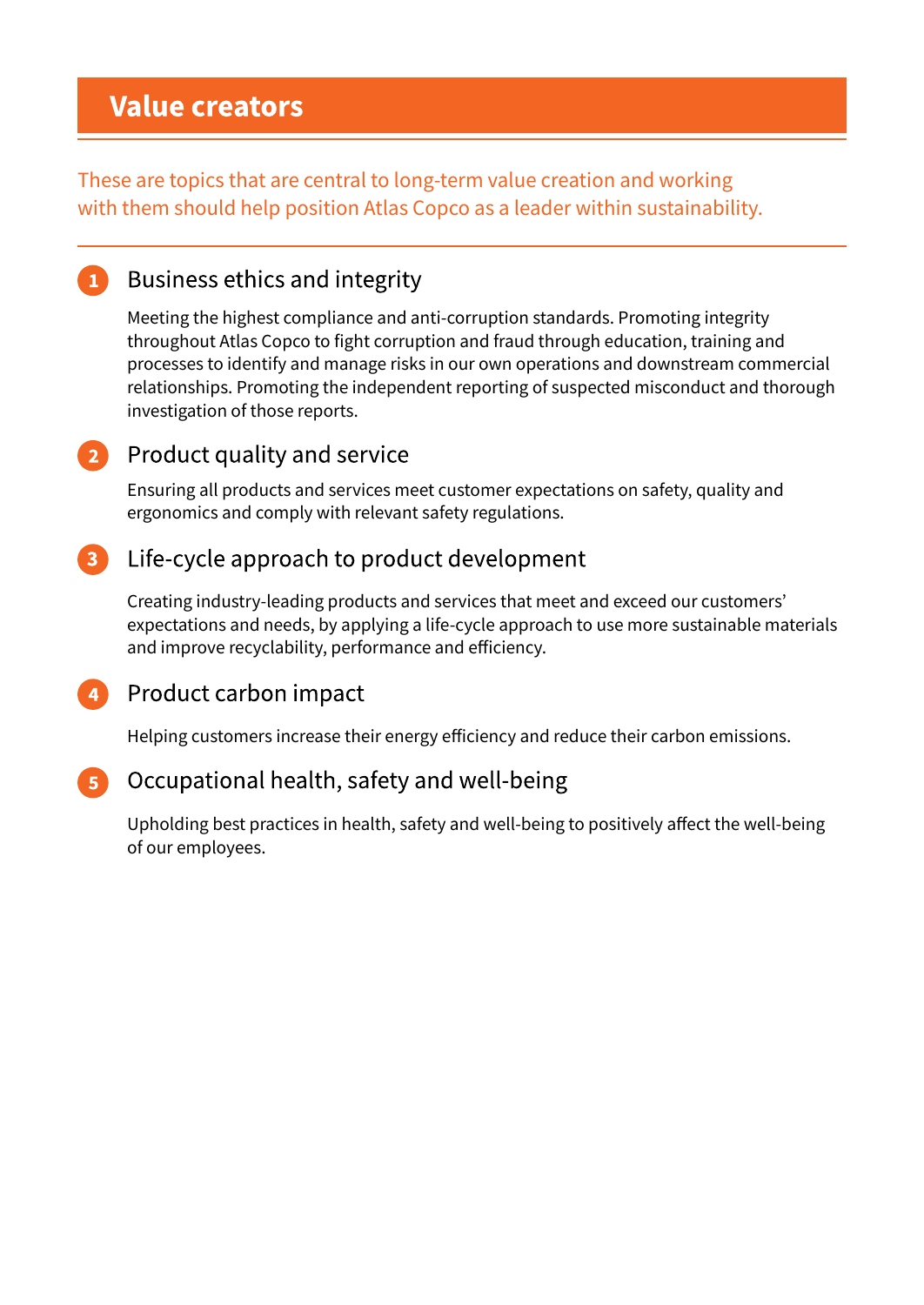### **Trust builders**

Working with these topics helps build trust in Atlas Copco's business. Our ambition is to deliver transparency and to keep pace with stakeholders expectations.

### 6 Energy use and efficiency

Optimizing total energy consumption, shifting to renewable energy and increasing efficiency within our own operations.

#### Responsible value chain 7

Regularly assessing business partners on environmental, health, safety, labor, and ethical practices. Working with business partners with high sustainability performance.

### 8 Climate impact along the value chain

Actively promoting and achieving CO<sub>2</sub> reductions beyond our direct control, including sustainable logistics and transport.

#### 9 Human rights

Respecting and protecting human rights and mitigating these impacts throughout our value chain. This includes non-discrimination, as well as tracing impacts beyond our direct control to ensure that child labor and human trafficking do not occur within our sphere of influence.

#### 10 Data protection and privacy

Protecting personal data and respecting the right to privacy. Collecting, using and processing personal and customer data proportionally, responsibly and lawfully. Designing products and services to have appropriate safeguards to protect personal data against unauthorized use or disclosure.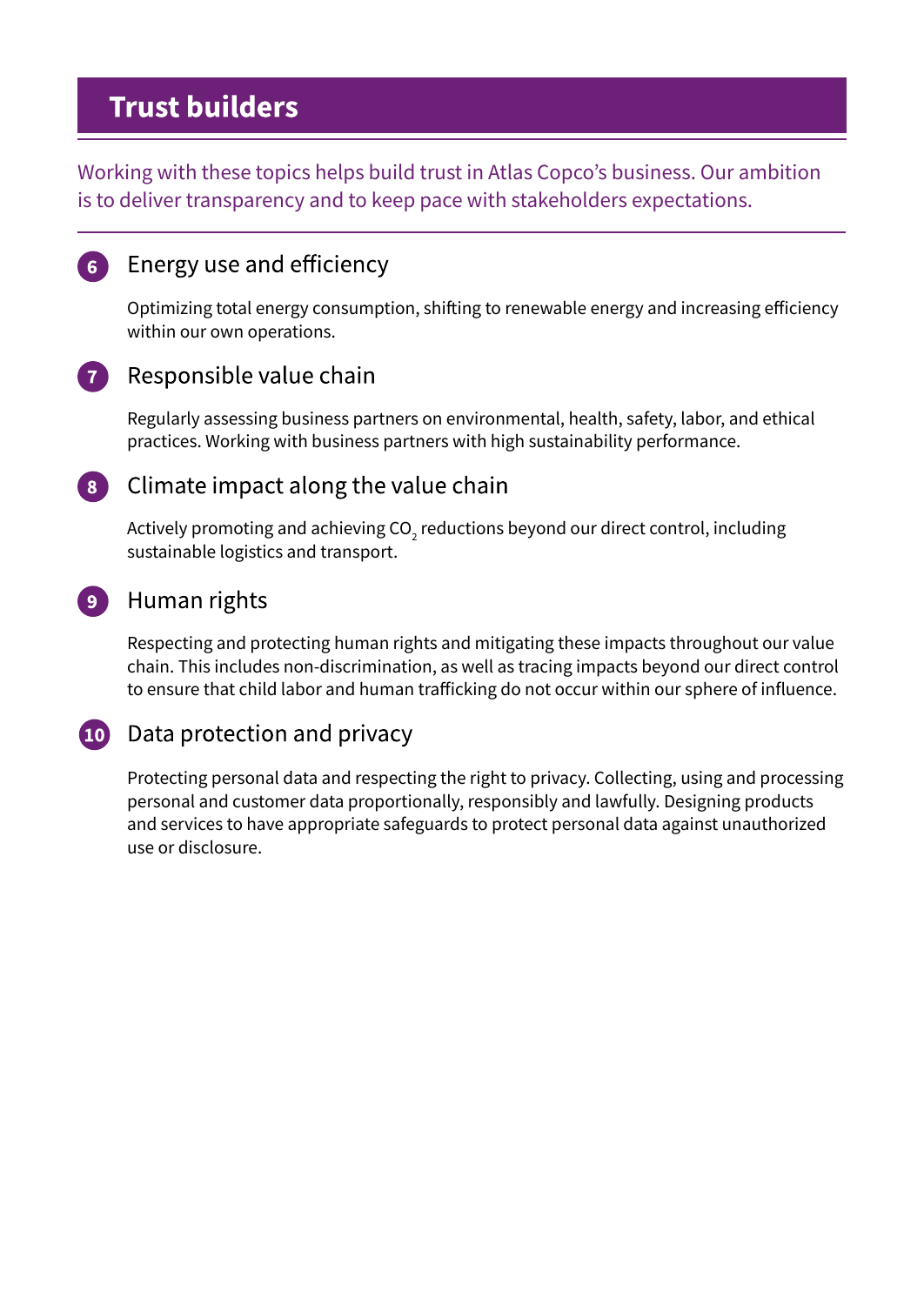### **Strategic enablers**

These are the topics that play a central role to delivering on Atlas Copco's business strategy. Working with them should build and ensure business resilience.

#### Diversity and Inclusion  $\bf \Omega$

Establishing a workplace where all employees are treated fairly and with dignity, without discrimination in opportunities or pay and benefits. Ensuring that the company workforce reflects the diversity of the society in which we operate, and that the company maintains a culture of respect, including raising awareness of and preventing harassment.

### 12 Talent development and retention

Promoting lifelong learning to stimulate the professional and personal development of our people. Ensuring a two-way dialogue and continuous and constructive feedback with the aim of enabling the full potential of our people.

### **13** Gender balance in leadership positions

Striving for gender balance and increased female representation in leadership positions.

### 14 Circular business models

Applying a life-cycle approach to developing business models, optimizing opportunities to replace, reduce, reuse, repurpose and recycle materials and products.